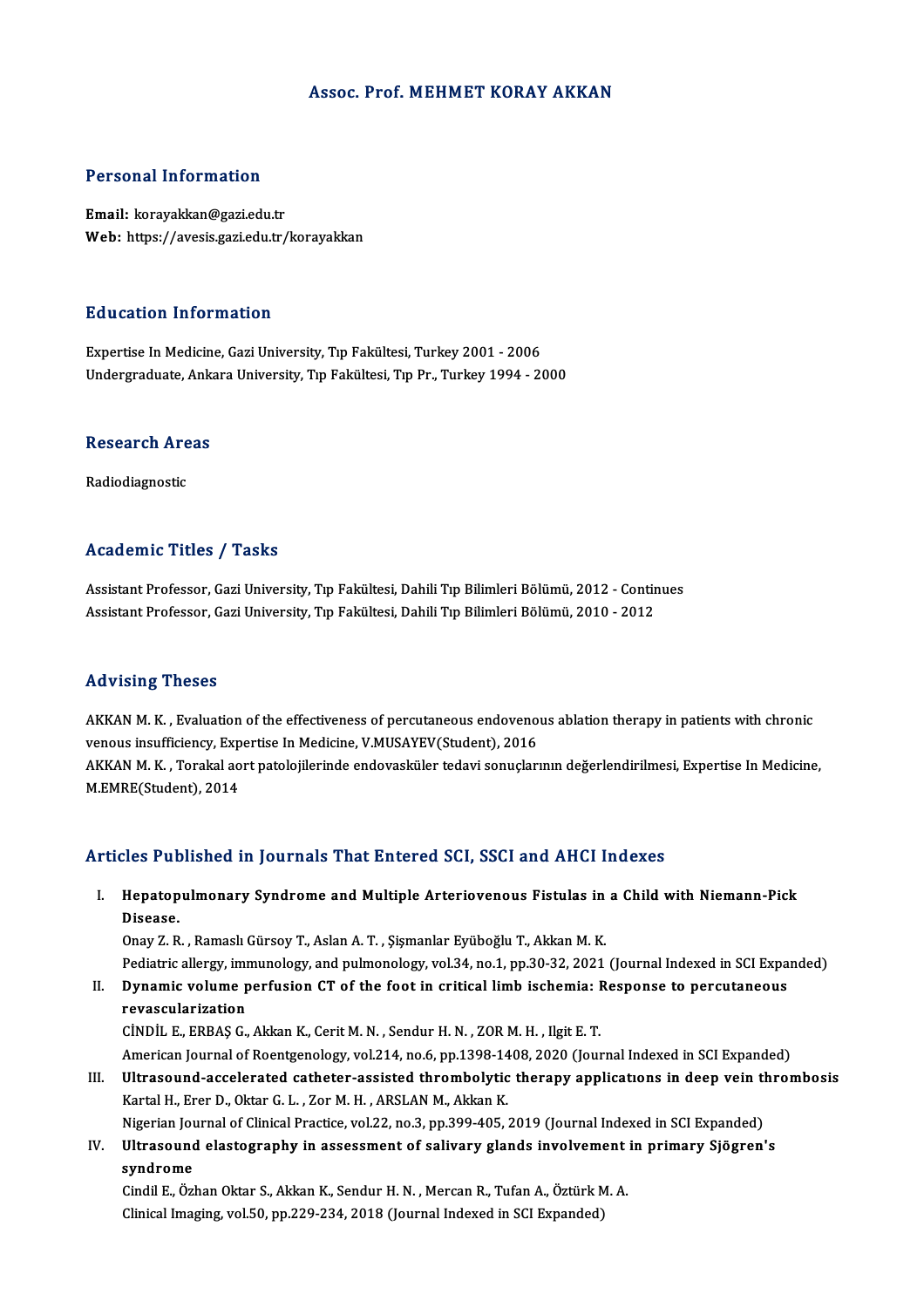| V.     | Endovascular Treatment for Near Occlusion of the Internal Carotid Artery: 30-Day Outcome and<br>Long-Term Follow-Up                                                                |
|--------|------------------------------------------------------------------------------------------------------------------------------------------------------------------------------------|
|        | Akkan K., Ilgit E. T., Onal B., CİNDİL E., Solak E. P., Oncu F., Geylan D. E.                                                                                                      |
|        | Clinical Neuroradiology, vol.28, no.2, pp.245-252, 2018 (Journal Indexed in SCI Expanded)                                                                                          |
| VI.    | Endovascular treatment of intracranial anterior circulation aneurysms with flow diverters: A single                                                                                |
|        |                                                                                                                                                                                    |
|        | centre experience with mid- and long-term results                                                                                                                                  |
|        | Yaltirik Bilgin E., Onal B., Emmez H., Akkan K., Ilgit E. T., Bilgin E., CİNDİL E., BÖRCEK A. Ö.                                                                                   |
|        | Turkish Neurosurgery, vol.28, no.4, pp.550-556, 2018 (Journal Indexed in SCI Expanded)                                                                                             |
| VII.   | The New Double-Layer Micromesh Stent (Roadsaver®): Use in Endovascular Treatment of                                                                                                |
|        | Supraaortic and Visceral Artery Aneurysms and Pseudoaneurysms                                                                                                                      |
|        | Akkan K., Ilgit E. T., Karaman K., Onal B., Dokdok M., Ersoz E., ÖZER A., NAZLIEL B.                                                                                               |
|        | CardioVascular and Interventional Radiology, vol.40, no.9, pp.1338-1343, 2017 (Journal Indexed in SCI Expanded)                                                                    |
| VIII.  | The evaluation of the feasibility of carotid sparing intensity modulated radiation therapy technique                                                                               |
|        | for comprehensive breast irradiation                                                                                                                                               |
|        | ERPOLAT Ö. P., AKMANSU M., ÇATLI DİNÇ S., Akkan K., BORA H.                                                                                                                        |
|        | Physica Medica, vol.36, pp.60-65, 2017 (Journal Indexed in SCI Expanded)                                                                                                           |
| IX.    | Successful embolization in childhood hemoptysis due to abnormal systemic arterial bleeding of the                                                                                  |
|        | lung and review of the literature                                                                                                                                                  |
|        | Şişmanlar Eyüboğlu T., Aslan A. T., Akkan K., Cindil E., Onal B., Ozcan B.                                                                                                         |
|        | Clinical Respiratory Journal, vol.10, no.6, pp.693-697, 2016 (Journal Indexed in SCI Expanded)                                                                                     |
| Х.     | Juvenile Nasopharyngeal Angiofibroma: Magnetic Resonance Imaging Findings.                                                                                                         |
|        | Alimli A. G., UÇAR M., Oztunali C., Akkan K., Boyunaga O., Damar C., Derinkuyu B. E., TOKGÖZ N.                                                                                    |
|        | Journal of the Belgian Society of Radiology, vol.100, no.1, pp.63, 2016 (Journal Indexed in SCI Expanded)                                                                          |
| XI.    | Unfused or twig-like middle cerebral artery<br>Akkan K., UÇAR M., Kilic K., ÇELTİKÇİ E., Ilgit E. T., Onal B.                                                                      |
|        |                                                                                                                                                                                    |
| XII.   | EUROPEAN JOURNAL OF RADIOLOGY, vol.84, no.10, pp.2013-2018, 2015 (Journal Indexed in SCI)<br>An unusual cause of acute abdomen in an adolescent with concurrent disease: Questions |
|        | Kandur Y., BAKKALOĞLU EZGÜ S. A., IŞIK GÖNÜL İ., Yenicesu I., Akkan K., DALGIÇ B.                                                                                                  |
|        | Pediatric Nephrology, vol.30, no.3, pp.433-434, 2015 (Journal Indexed in SCI Expanded)                                                                                             |
| XIII.  | Assessment of 3D T2-weighted high-sampling-efficiency technique (SPACE) for detection of                                                                                           |
|        | cerebellar tonsillar motion: new useful sign for Chiari I malformation                                                                                                             |
|        | UÇAR M., TOKGÖZ N., Koc A. M., Kilic K., BÖRCEK A. Ö., ÖNER A. Y., Kalkan G., Akkan K.                                                                                             |
|        | CLINICAL IMAGING, vol.39, no.1, pp.42-50, 2015 (Journal Indexed in SCI)                                                                                                            |
| XIV.   | Bilateral occipital arteries of internal carotid origin: Report of a case and review of the literature                                                                             |
|        | Cetin N., Akkan K., UÇAR M., Onal B., Ilgit E. T.                                                                                                                                  |
|        | Journal of the Belgian Society of Radiology, vol.99, no.1, pp.69-71, 2015 (Journal Indexed in SCI Expanded)                                                                        |
| XV.    | Evaluation of Aqueductal Patency in Patients with Hydrocephalus: Three-Dimensional High-                                                                                           |
|        | Sampling-Efficiency Technique (SPACE) versus Two-Dimensional Turbo Spin Echo at 3 Tesla                                                                                            |
|        | UÇAR M., Guryildirim M., TOKGÖZ N., Kilic K., BÖRCEK A. Ö., Oner Y., Akkan K., Tali T.                                                                                             |
|        | KOREAN JOURNAL OF RADIOLOGY, vol.15, no.6, pp.827-835, 2014 (Journal Indexed in SCI)                                                                                               |
| XVI.   | Misplaced central venous catheter in the vertebral artery: endovascular treatment of foreseen                                                                                      |
|        | hemorrhage during catheter withdrawal                                                                                                                                              |
|        | Akkan K., Cindil E., Kilic K., Ilgit E. T., Onal B., Erbaş G.                                                                                                                      |
|        | JOURNAL OF VASCULAR ACCESS, vol.15, no.5, pp.418-423, 2014 (Journal Indexed in SCI)                                                                                                |
| XVII.  | Determination of lowest possible contrast volume in computed tomography pulmonary angiography                                                                                      |
|        | by using pulmonary transit time                                                                                                                                                    |
|        | Kilic K., ERBAŞ G., UÇAR M., Akkan K., TOKGÖZ N., ARAÇ M., Isik S.                                                                                                                 |
|        | JAPANESE JOURNAL OF RADIOLOGY, vol.32, no.2, pp.90-97, 2014 (Journal Indexed in SCI)                                                                                               |
| XVIII. | Gamma knife radiosurgery for arteriovenous malformations in pediatric patients                                                                                                     |
|        | BÖRCEK A. Ö., Emmez H., Akkan K. M., Ocal O., KURT G., AYKOL Ş., Karahaciogli E., Baykaner K. M.                                                                                   |
|        | Child's Nervous System, vol.30, no.9, pp.1485-1492, 2014 (Journal Indexed in SCI Expanded)                                                                                         |
|        |                                                                                                                                                                                    |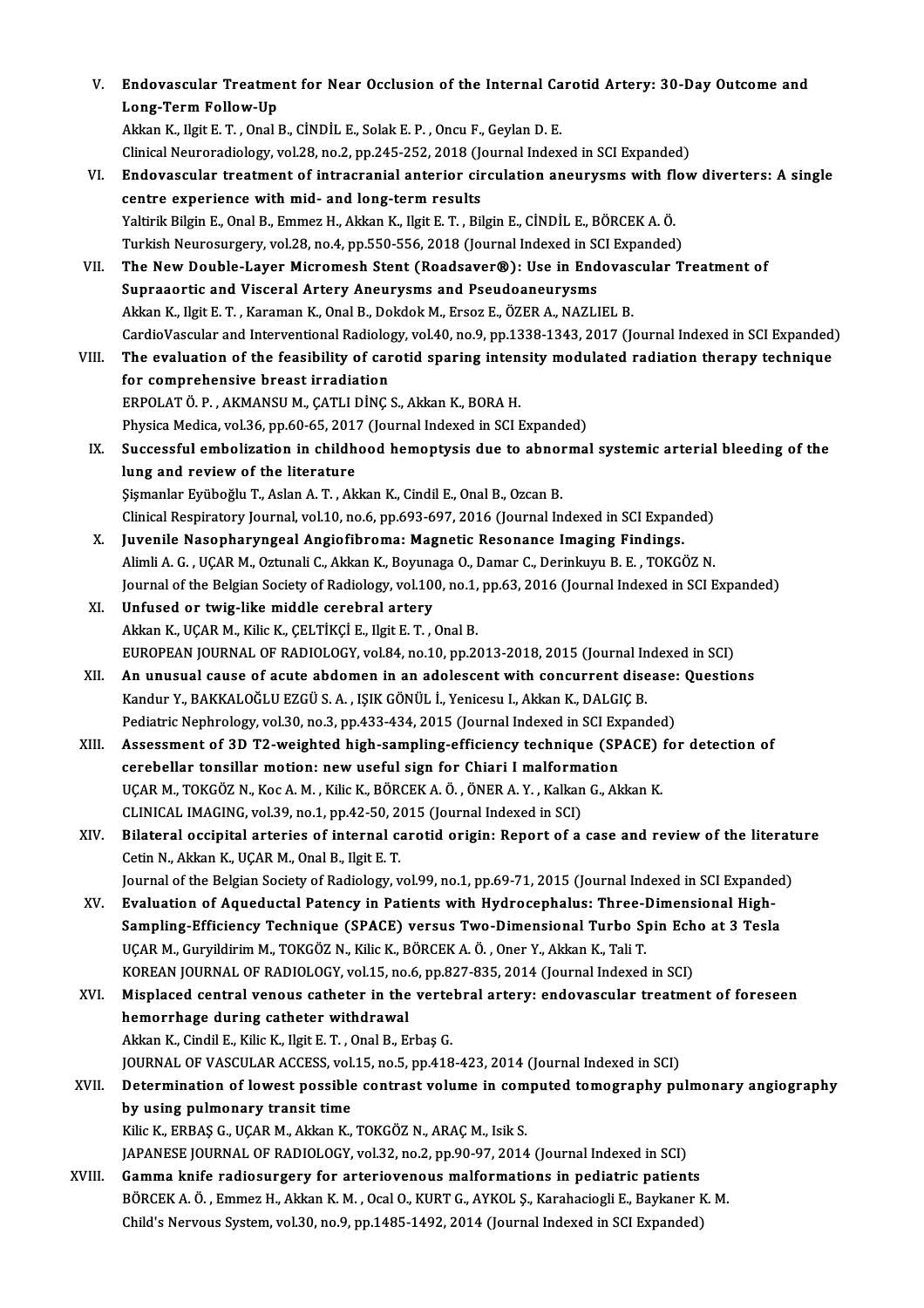XIX. Round ligament varicositiesmimicking inguinal hernias in pregnancy: importance of color Doppler Round ligam<br>sonography<br>UZUN M. Alig sonography<br>UZUN M., Akkan K., Coskun B.

DIAGNOSTIC AND INTERVENTIONAL RADIOLOGY, vol.16, no.2, pp.150-152, 2010 (Journal Indexed in SCI)

- XX. Innominate steal phenomenon: Color and spectral Doppler sonographic findings UZUN M., Bagcier S., Akkan K., Uzun F., Karaosmanoglu D., Bursali A. Innominate steal phenomenon: Color and spectral Doppler sonographic findings<br>UZUN M., Bagcier S., Akkan K., Uzun F., Karaosmanoglu D., Bursali A.<br>JOURNAL OF ULTRASOUND IN MEDICINE, vol.27, no.10, pp.1537-1538, 2008 (Journa UZUN M., Bagcier S., Akkan K., Uzun F., Karaosmanoglu D., Bursali A.<br>JOURNAL OF ULTRASOUND IN MEDICINE, vol.27, no.10, pp.1537-1538, 2008 (Journal Indexed in SCI)<br>XXI. Blood-flow volume quantification in internal carotid a
- JOURNAL OF ULTRASOUND IN MEDICINE, vol.27, no.10, pp.1537-1538, 20<br>Blood-flow volume quantification in internal carotid and vertebra<br>different ultrasound techniques with phase-contrast MR imaging<br>Oktor S. Yusel G. Karasama Blood-flow volume quantification in internal carotid and vertebral<br>different ultrasound techniques with phase-contrast MR imaging<br>Oktar S., Yucel C., Karaosmanoglu D., Akkan K., Ozdemir H., Tokgoz N., Tali T.<br>American Jour Oktar S., Yucel C., Karaosmanoglu D., Akkan K., Ozdemir H., Tokgoz N., Tali T.<br>American Journal of Neuroradiology, vol.27, no.2, pp.363-369, 2006 (Journal Indexed in SCI Expanded)
- XXII. Endovascular treatment of peripheral vascular lesions with stent-grafts Önal B., ILGIT E.T., Koşar Ş., Akkan K., Gümüş T., AKPEK S. Diagnostic and Interventional Radiology, vol.11, no.3, pp.170-174, 2005 (Journal Indexed in SCI Expanded)

#### Articles Published in Other Journals

- I. Travmatik torasik aort rüptüründe acil torasik endovasküler aort tamiri hayat kurtarıcı olabilir ÖZER A., KILIÇ Y., MARDİN B., AKKAN M. K., ZOR M. H. Travmatik torasik aort rüptüründe acil torasik endovasküler aort tamiri hayat k<br>ÖZER A., KILIÇ Y., MARDİN B., AKKAN M. K. , ZOR M. H.<br>damar cerrahisi dergisi, vol.27, no.2, pp.102-105, 2018 (Other Refereed National Journal ÖZER A., KILIÇ Y., MARDİN B., AKKAN M. K. , ZOR M. H.<br>damar cerrahisi dergisi, vol.27, no.2, pp.102-105, 2018 (Other Refereed National Journals)<br>II. Isolated abducens palsy of advanced age: a rare presentation of dural car
- damar cerrah<br>Isolated abd<br>case report<br><sup>Vilmaz D.</sup> Cu Isolated abducens palsy of advanced age: a rare presentatio<br>case report<br>Yilmaz D., Gurses A., Akkan K., Oner Y., Ilgit E. T. , Onal B., NAZLIEL B.<br>BAN AERICAN MEDICAL JOURNAL, vol.29, 2019 (Journal Indoved in

case report<br>Pilmaz D., Gurses A., Akkan K., Oner Y., Ilgit E. T. , Onal B., NAZLIEL B.<br>PAN AFRICAN MEDICAL JOURNAL, vol.29, 2018 (Journal Indexed in ESCI)

- Yilmaz D., Gurses A., Akkan K., Oner Y., Ilgit E. T. , Onal B., NAZLIEL B.<br>PAN AFRICAN MEDICAL JOURNAL, vol.29, 2018 (Journal Indexed in ESCI)<br>III. Endovascular stentgraft treatment of abdominal aortic aneurysm in Behçet's PAN AFRICAN MEDICAL JOURNAL, vol.29, 2018 (Journal Indexed in ESCI)<br>Endovascular stentgraft treatment of abdominal aortic aneurysm in Behçet's diseases: Case rep<br>Behçet Hastaliği'na Bağli Abdominal Aort Anevrizmasinin Endo Endovascular stentgraft treatment of abdominal<br>Behçet Hastaliği'na Bağli Abdominal Aort Anevri<br>Aksoy G., ADIŞEN E., Önal B., AKKAN M. K. , Gürer M. A.<br>Turkiye Klinikleri Dermetaleji vel 26 no 2 nn 155 150 Behçet Hastaliği'na Bağli Abdominal Aort Anevrizmasinin Endovasküler Stent-Greft ile Tedavisi<br>Aksoy G., ADIŞEN E., Önal B., AKKAN M. K. , Gürer M. A.<br>Turkiye Klinikleri Dermatoloji, vol.26, no.3, pp.155-159, 2016 (Refereed Aksoy G., ADIŞEN E., Önal B., AKKAN M. K., Gürer M. A.<br>Turkiye Klinikleri Dermatoloji, vol.26, no.3, pp.155-159, 2016 (Refereed Jo<br>IV. Endovascular therapy of isolated internal iliac artery aneurysm<br>ÖZER A. KU IC V. MARDİN
- Turkiye Klinikleri Dermatoloji, vol.26, no.3, pp.155-159, 2<br>Endovascular therapy of isolated internal iliac art<br>ÖZER A., KILIÇ Y., MARDİN B., AKKAN M. K. , OKTAR G. L.<br>Medisəl Ssiense and Disseyery, val.2, no.2, np.212, 20 ÖZER A., KILIÇ Y., MARDİN B., AKKAN M. K. , OKTAR G. L.<br>Medical Science and Discovery, vol.3, no.8, pp.318, 2016 (Other Refereed National Journals) ÖZER A., KILIÇ Y., MARDİN B., AKKAN M. K. , OKTAR G. L.<br>Medical Science and Discovery, vol.3, no.8, pp.318, 2016 (Other Refereed National Journals)<br>V. The hybrid treatment of ascending, arcus and descending aortic aneurysm
- Medical Science and Discovery, vol.3, no.8, pp.318, 20<br>The hybrid treatment of ascending, arcus and<br>desendan aorta anevrizmasinin hibrit tedavisi<br>ÖZEP A. ZOP M.H., OKTAP G.J., Domintes H. Aldran The hybrid treatment of ascending, arcus and de:<br>desendan aorta anevrizmasinin hibrit tedavisi<br>ÖZER A., ZOR M. H., OKTAR G. L., Demirtaş H., Akkan K.<br>Ceri Medisel Journal vol 25, no 2, nn 70, 72, 2014 (Journ desendan aorta anevrizmasinin hibrit tedavisi<br>ÖZER A., ZOR M. H. , OKTAR G. L. , Demirtaş H., Akkan K.<br>Gazi Medical Journal, vol.25, no.2, pp.70-72, 2014 (Journal Indexed in ESCI)<br>Asendan arkus vo desenden aert anevrizması ÖZER A., ZOR M. H. , OKTAR G. L. , Demirtaş H., Akkan K.<br>Gazi Medical Journal, vol.25, no.2, pp.70-72, 2014 (Journal Indexed in ES<br>VI. Asendan arkus ve desenden aort anevrizmasının hibrit tedavisi<br>ÖZER A. ZOR M. H. OKTAR G
- Gazi Medical Journal, vol.25, no.2, pp.70-72, 2014 (Journal Inc<br>Asendan arkus ve desenden aort anevrizmasının hibri<br>ÖZER A., ZOR M. H. , OKTAR G. L. , DEMİRTAŞ H., AKKAN M. K.<br>gazi medical journal, 2014 (Other Pefereed Nat VI. Asendan arkus ve desenden aort anevrizmasının hibrit tedavisi<br>ÖZER A., ZOR M. H., OKTAR G. L., DEMİRTAŞ H., AKKAN M. K.<br>gazi medical journal, 2014 (Other Refereed National Journals)
- VII. Tunneled hemodialysis catheters placed via the internal jugular vein under the guidance of gazi medical journal, 2014 (Other Refereed National Journals)<br>Tunneled hemodialysis catheters placed via the internal jugular vein under the guidance of<br>ultrasonography and fluoroscopy: A review of 152 cases Tünelli hemodi Tunneled hemodialysis catheters placed via the internal jugular vein under the guidance of<br>ultrasonography and fluoroscopy: A review of 152 cases Tünelli hemodiyaliz kateterlerinin<br>girişimsel radyolojik yöntemle ultrasonog ultrasonography and fluoro<br>girişimsel radyolojik yönten<br>Olgunun değerlendiri lmesi<br>Önel B. Akkan K. ONARAN M. L girişimsel radyolojik yöntemle ultrasonografi ve flo<br>Olgunun değerlendiri Imesi<br>Önal B., Akkan K., ONARAN M., Eksert F., ILGIT E. T. , Sert Ş.<br>Ceri Medisel Journal vel 16 no 1 nn <sup>22 25,</sup> 2005 (Beferee

Olgunun değerlendiri lmesi<br>Önal B., Akkan K., ONARAN M., Eksert F., ILGIT E. T. , Sert Ş.<br>Gazi Medical Journal, vol.16, no.1, pp.33-35, 2005 (Refereed Journals of Other Institutions)<br>Volue of real, time sempound senesyaphy

### Önal B., Akkan K., ONARAN M., Eksert F., ILGIT E. T. , Sert Ş.<br>Gazi Medical Journal, vol.16, no.1, pp.33-35, 2005 (Refereed Journals of Other Institutions)<br>VIII. Value of real-time compound sonography in fine needle as Gazi Medical Journal,<br>Value of real-time<br>comparative study<br>Oltar S.Ö. Gümüs T Value of real-time compound sonography in fine needle aspiration bio<br>comparative study<br>Oktar S.Ö., Gümüs T., Özdemir H., YÜCEL C., Akinbingöl Ş., AKKAN M. K. , Özlü M.<br>Ceri Medisel Journal vel 15, no 2, np 52, 60, 2004 (Re comparative study<br>Oktar S. Ö. , Gümüs T., Özdemir H., YÜCEL C., Akinbingöl Ş., AKKAN M. K. , Özlü M.<br>Gazi Medical Journal, vol.15, no.2, pp.53-60, 2004 (Refereed Journals of Other Institutions)<br>Pulmenowy alveolar misrolith

### Oktar S. Ö., Gümüs T., Özdemir H., YÜCEL C., Akinbingöl Ş., AKKA<br>Gazi Medical Journal, vol.15, no.2, pp.53-60, 2004 (Refereed Jour<br>IX. Pulmonary alveolar microlithiasis: Radiological findings<br>CARKAN D. ERRAS G. USLUM ÖZTAS Gazi Medical Journal, vol.15, no.2, pp.53-60, 2004 (Refereed Journals of Otl<br><mark>Pulmonary alveolar microlithiasis: Radiological findings</mark><br>ÇAPKAN D., ERBAŞ G., USLU M., ÖZTAŞ Z., AKKAN M. K. , GÜMÜŞ T., ÖZER Ş.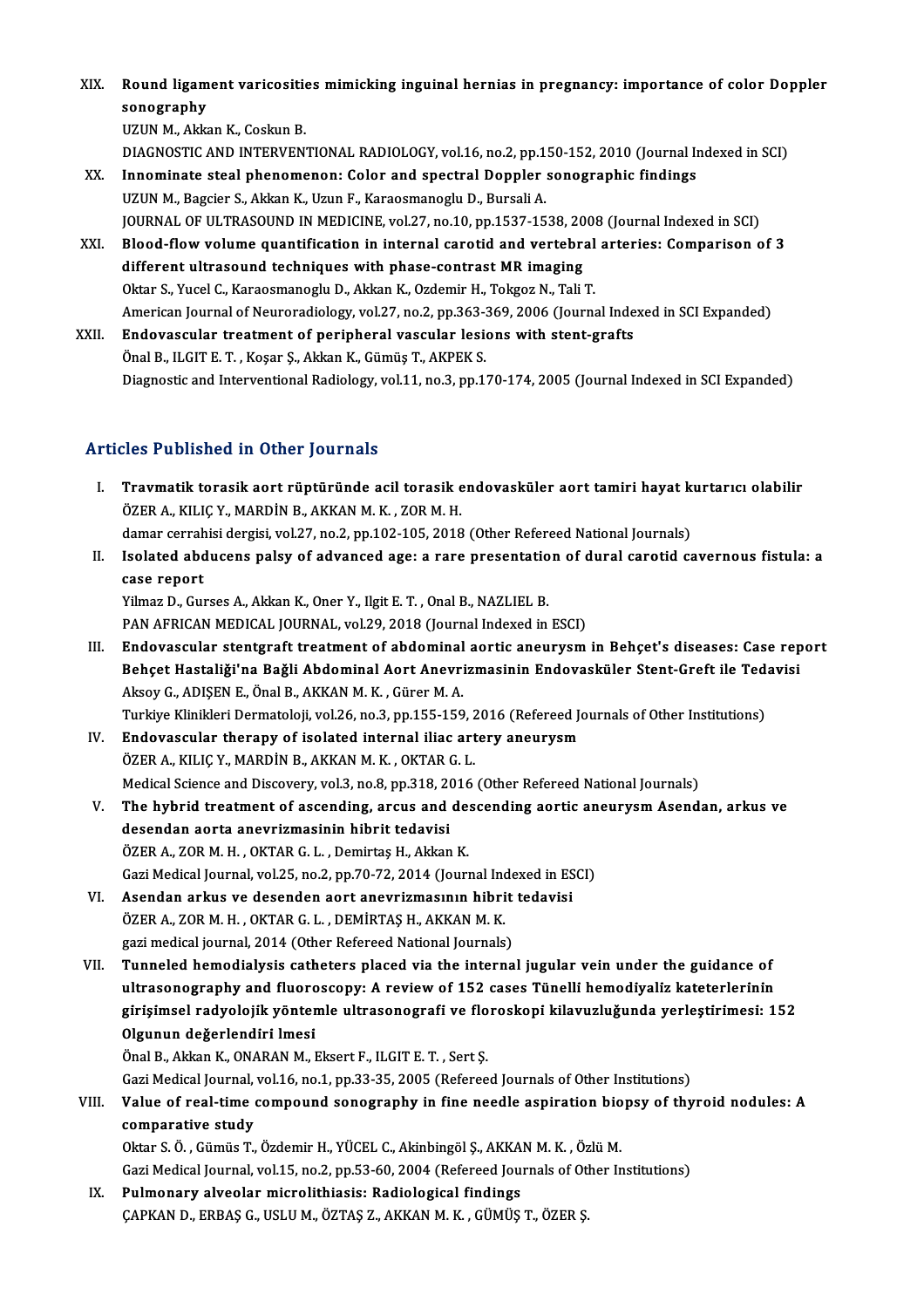GAZI MEDICAL JOURNAL, vol.14, no.4, pp.193-196, 2003 (Other Refereed National Journals)

# GAZI MEDICAL JOOKNAL, VOL14, no.4, pp.193-196, 2003 (Other Kerereed<br>Refereed Congress / Symposium Publications in Proceedings

|       | Refereed Congress / Symposium Publications in Proceedings                                                      |
|-------|----------------------------------------------------------------------------------------------------------------|
| Ι.    | GOLDENHAR SENDROMU İLE İLİŞKİLİ İSKEMİK İNME: OLGU SUNUMU                                                      |
|       | BATUR ÇAĞLAYAN H. Z., ACAR A. B., AKKAN M. K., ARSLAN İ., TÜRKSOY E., UÇAR M., NAZLIEL B.                      |
|       | 55 Ulsual Nöroloji Kongresi, Turkey, 15 - 21 November 2019                                                     |
| П.    | Primer AL amiloidozise bağlı gelişen genç iskemik inme: Olgu Sunumu                                            |
|       | ACAR A. B., BATUR ÇAĞLAYAN H. Z., AKKAN M. K., KIYAK KEÇELİ Y., CEREN AKGÖR M. H., NAZLIEL B.                  |
|       | 55. Ulusal Nöroloji Kongresi, Antalya, Turkey, 15 - 21 November 2019                                           |
| III.  | Percutaneous recanalization of the occluded radial artery aftertransradial coronary intervention               |
|       | AKKAN M.K., ŞENDUR H.N., CİNDİL E., CERİT M.N., ÖNAL A.B., ILGIT E.T.                                          |
|       | CIRSE 2019, BARSELONA, Spain, 07 September 2019 - 11 January 2020, vol.42, pp.65-549                           |
| IV.   | Endovascular treatment of an iatrogenic common iliac artery bifurcation to iliac vein AV fistulawith           |
|       | iliac branched stent-graft                                                                                     |
|       | ILGIT E. T., AKKAN M. K., ÖZER A., ÖNAL A. B., ŞENDUR H. N., İRİZ E., ERER D.                                  |
|       | CIRSE 2019, Barselona, Spain, 7 - 11 September 2019, vol.42, pp.389                                            |
| V.    | EVALUATION OF EARLY AND LATE GALLBLADDER MRI FINDINGS AFTER TRANSARTERIAL                                      |
|       | <b>CHEMOEMBOLIZATION</b>                                                                                       |
|       | ERDOĞAN N., UÇAR M., CİNDİL E., AKKAN M. K., TOKGÖZ N.                                                         |
|       | TMRD 24. ULUSLARARASI KATILIMLI BİLİMSEL TOPLANTI, Ankara, Turkey, 25 - 27 April 2019, pp.9                    |
| VI.   | Nieman Pick Hastalığı Olan Çocuk Olguda Saptanan Hepatopulmoner Sendrom ve Çocklu<br>Arteriovenöz Fistüller.   |
|       | ONAY Z. R., RAMASLI GÜRSOY T., ASLAN A. T., ŞİŞMANLAR EYÜBOĞLU T., AKKAN M. K.                                 |
|       | Türk Toraks Derneği 22. Yıllık Kongresi, 10 - 14 April 2019                                                    |
| VII.  | Feasibility and reproducibility of dynamic volume perfusion computed tomography (DPCT) of foot                 |
|       | in response of endovascular treatment of patients with critical limb ischemi                                   |
|       | CİNDİL E., ŞENDUR H. N., CERİT M. N., AKKAN M. K., ILGIT E. T., ERBAŞ G., ÖNAL A. B., KILIÇ H. K., ARAÇ M.     |
|       | EUROPEAN CONGRESS OF RADIOLOGY 2019, 27 February - 03 March 2019                                               |
| VIII. | Erken dönemaortik stent greftin total trombozu sonrası başarılı trombektomi ve onarım: Olgu                    |
|       | sunumu                                                                                                         |
|       | ZOR M. H., ÖZBAY A., KOÇAK B., YAYLI S., AYDEMİR A. B., AKKAN M. K., ERER D., OKTAR G. L.                      |
|       | Türk Kalp Damar Cerrahisi Derneği 15. Kongresi, 26 - 29 October 2018                                           |
| IX.   | ÇOCUKLUKÇAĞINDA MASİF HEMOPTIZI VE BRONŞIAL ARTER EMBOLIZASYONU                                                |
|       | ŞİŞMANLAR EYÜBOĞLU T., ASLAN A. T., AKKAN M. K., CİNDİL E., ÖNAL A. B., ÖZCAN B.                               |
|       | 6. ULUSAL ÇOCUK SOLUNUM YOLU HASTALIKLARI VE KİSTİK FİBROSİS KONGRESİ, Kayseri, Turkey, 15 - 18                |
|       | October 2014                                                                                                   |
| Х.    | PERIFERAL AVM'xxYİ TAKLİT EDEN KRONİK, TRAVMATİKİ YÜKSEK DEBİLİ FEMORAL ARTERİOVENÖZ                           |
|       | FİSTÜLÜN AORTİK STENT GREFT İLİAK UZATMASI İLE TEDAVİSİ                                                        |
|       | AKKAN M. K., ILGIT E. T., ÖNAL A. B., ÖZER A., TÜRKSAYAR O., MARDİN B., KILIÇ P., ŞENDUR H. N.                 |
|       | 13. GİRİŞİMSEL RADYOLOJİ YILLIK TOPLANTISI, Turkey, 22 - 25 March 2018                                         |
| XI.   | PERIFERAL AVM'YI TAKLIT EDEN KRONIK, TRAVMATIK, YÜKSEK DEBILI FEMORAL ARTERIOVENÖZ                             |
|       | FİSTÜLÜN AORTİK STENT GREFT İLİAK UZATMASI İLE TEDAVİSİ                                                        |
|       | AKKAN M. K., ILGIT E. T., ÖNAL A. B., ÖZER A., ŞENDUR H. N., TÜRKSAYAR O., MARDİN B., KILIÇ P.                 |
|       | 13. GİRİŞİMSEL RADYOLOJİ YILLIK TOPLANTISI, Turkey, 22 - 25 March 2018                                         |
| XII.  | Therapeutic experience in children with congenital portosystemic shunt from Turkey.                            |
|       | SARI S., HARMAN A., AKKAN M. K., DALGIÇ A., BOYVAT F., ÖNAL A. B., ILGIT E. T., DALGIÇ B.                      |
|       | The 50th Annual Meeting of The European Society of Paediatric Gastroenterology, Hepatology and Nutrition, 10 - |
|       | 13 May 2017, vol.64, pp.706-707                                                                                |
| XIII. | İyatrojenik psödoanevrizmaların balon kateter yardımlı nbca uygulaması ile endovasküler tedavisi               |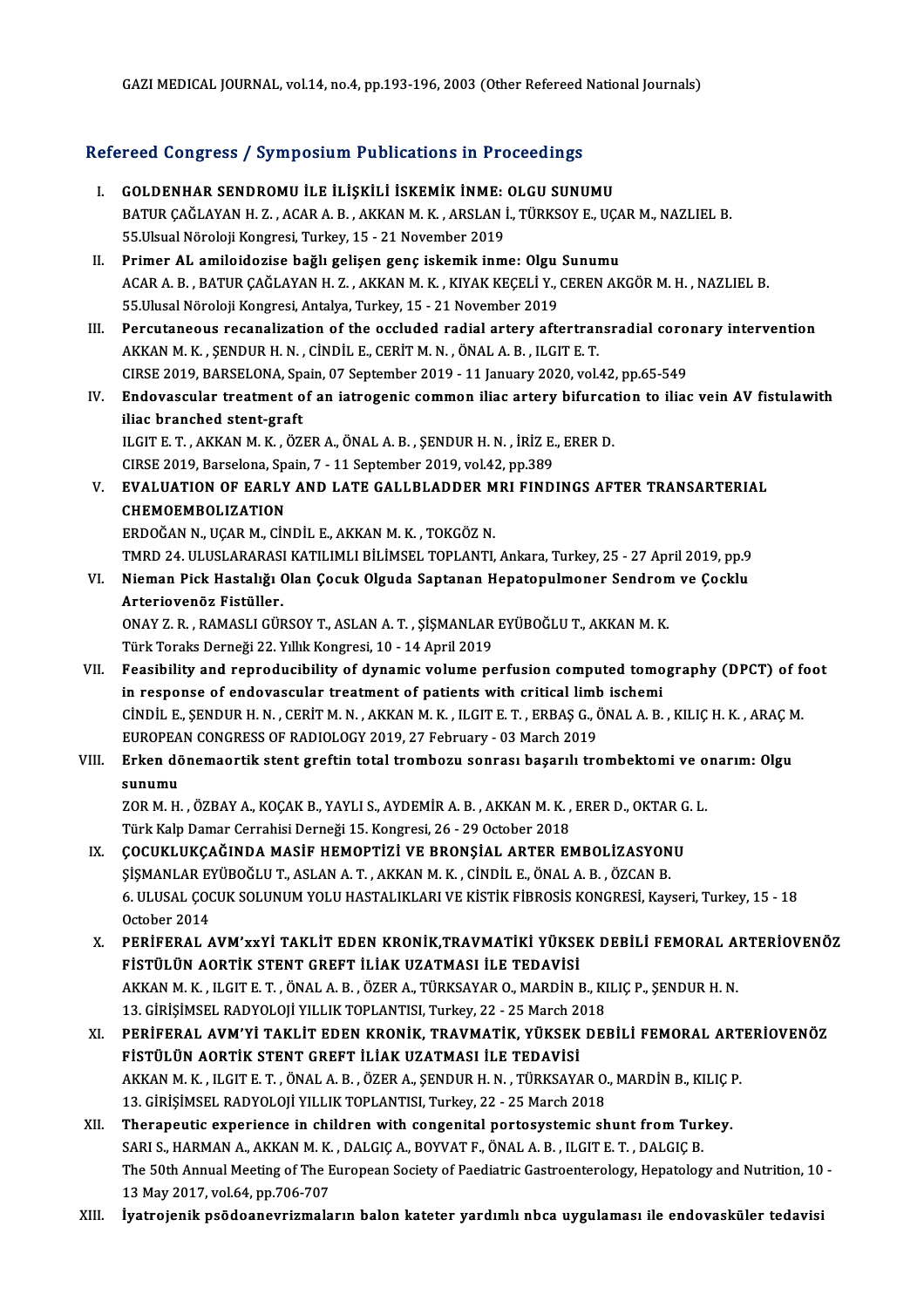YALÇIN A. C. , AKKAN M. K. , ZEYDANLI T., ÖZER A., ILGIT E. T. , ÖNAL A. B. , ASFUROĞLU U., BARUTCU B.<br>TCPD 12 sinisimsel Badyaleji ulluk tenleptes. Turkey, 10, 13 Marsh 3017. YALÇIN A. C. , AKKAN M. K. , ZEYDANLI T., ÖZER A., ILGIT E. T. , ÖNAL A. B.<br>TGRD 12.girişimsel Radyoloji yıllık toplantısı, Turkey, 10 - 12 March 2017<br>Denin ven trambagunda ultrasan ile bırlandırılmış katatar saliğin YALÇIN A. C. , AKKAN M. K. , ZEYDANLI T., ÖZER A., ILGIT E. T. , ÖNAL A. B. , ASFUROĞLU U., BARUTCU B.<br>TGRD 12.girişimsel Radyoloji yıllık toplantısı, Turkey, 10 - 12 March 2017<br>XIV. Derin ven trombozunda ultrason ile hızl

TGRD 12.girişimsel Radyoloji yıllık toplantısı, Turkey, 10 - 12 March 2017<br>Derin ven trombozunda ultrason ile hızlandırılmış kateter eşliğir<br>ve sonuçlarının değerlendirilmesi<br>KARTAL H., ERER D., OKTAR G. L. , ZOR M. H. , A Derin ven trombozunda ultrason ile hızlandırılmış kateter eşliğ<br>ve sonuçlarının değerlendirilmesi<br>KARTAL H., ERER D., OKTAR G. L. , ZOR M. H. , AKKAN M. K. , ARSLAN M.<br>Türk Kalp ve Damar Cerrabisi Derneği 14. Kongresi, Ant Türk Kalp ve Damar Cerrahisi Derneği 14. Kongresi, Antalya, Türk Göğüs Kalp Damar Cerrahisi Dergisi (Türk Kalp KARTAL H., ERER D., OKTAR G. L. , ZOR M. H. , AKKAN M. K. , ARSLAN M.<br>Türk Kalp ve Damar Cerrahisi Derneği 14. Kongresi, Antalya, Türk Göğüs Kalp Damar Cerrahisi Dergisi (Türk Kalp<br>ve Damar Cerrahisi Derneği 14. Kongresi 2 Türk Kalp ve Damar Cerrahisi Derneği 14. Kongresi, Antalya, Türk Göğüs Kalp Damar Cerrahisi Dergisi (Türk Kate<br>14. Kongresi 2016, Suppl 1), Sayfa 187-188 (EP-319). (2016)., 3 - 06 November 20<br>2018. NV. DERİN VEN TROMBOZUND ve Damar Cerrahisi Derneği 14. Kongresi 2016, Suppl 1), Sayfa 187-188 (<br>DERİN VEN TROMBOZUNDA ULTRASON İLE HIZLANDIRILMIŞ KAT<br>TEDAVİ UYGULAMALRI VE SONUÇLARININ DEĞERLENDİRİLMESİ<br>KARTAL HI ERER DI OKTAR GILI ZOR MIHI AKKAN

DERİN VEN TROMBOZUNDA ULTRASON İLE HIZLANDIRILMIŞ KATETER EŞLİĞİNDE TROMBOLİTİK<br>TEDAVİ UYGULAMALRI VE SONUÇLARININ DEĞERLENDİRİLMESİ<br>KARTAL H., ERER D., OKTAR G. L. , ZOR M. H. , AKKAN M. K. , ARSLAN M. TEDAVİ UYGULAMALRI VE SONUÇLARININ DEĞERLENDİRİLMESİ<br>KARTAL H., ERER D., OKTAR G. L. , ZOR M. H. , AKKAN M. K. , ARSLAN M.<br>14. TÜRK GÖĞÜS KALP DAMAR CERRAHİSİ KONGRESİ, 3 - 06 November 2016<br>Endovesevler trostment of arteri

- XVI. Endovascular treatment of arterial access site injuries with nBCA 14. TÜRK GÖĞÜS KALP DAMAR CERRAHİSİ KONGRESİ, 3<br>Endovascular treatment of arterial access site inju<br>AKKAN M. K. , ÖZER H., YAZOL M., ILGIT E. T. , ÖNAL A. B.<br>CIBSE 2016, Barsalana Spain 14 Santambar 2016 Endovascular treatment of arterial access sit<br>AKKAN M. K. , ÖZER H., YAZOL M., ILGIT E. T. , ÖNAI<br>CIRSE 2016, Barselona, Spain, 14 September 2016<br>The dual layer misre mesh design for the sta
- AKKAN M. K. , ÖZER H., YAZOL M., ILGIT E. T. , ÖNAL A. B.<br>CIRSE 2016, Barselona, Spain, 14 September 2016<br>XVII. The dual layer micro mesh design for the stenting of thrombotic or ulcerated carotid artery srenotic<br>logioneen CIRSE 2016, Barselona, Spain, 14 Sep<br>The dual layer micro mesh designal<br>lesionsand periferal aneurysms The dual layer micro mesh design for the stenting of thrombo<br>lesionsand periferal aneurysms<br>AKKAN M. K. , Karaman K., Dökdök A., Ersöz E., ÖNAL A. B. , ILGIT E. T.<br>CIBSE 2016, Barselone 14 Sentember 2016 lesionsand periferal aneurysms<br>AKKAN M. K., Karaman K., Dökdök A., Ersöz E., ÖNAL A. B., ILGIT E. T.<br>CIRSE 2016, Barselona, 14 September 2016
- XVIII. Percutaneous transhepatic cholangioscopic laser lithotripsy CIRSE 2016, Barselona, 14 September 2016<br>Percutaneous transhepatic cholangioscopic laser lithotripsy<br>AKKAN M. K. , ONARAN M., YAZOL M., Yaltırık E., ŞEN İ., ÖNAL A. B. , ILGIT E. T.<br>CIBSE 2016, Barselane, Spain, 14 Septemb Percutaneous transhepatic cholangioscopic la<br>AKKAN M. K. , ONARAN M., YAZOL M., Yaltırık E., ŞE<br>CIRSE 2016, Barselona, Spain, 14 September 2016<br>Endovescular traatment of artorial assess sit
	- XIX. Endovascular treatment of arterial access site injuries with N-butyl cyanoacrylate embolization AKKANM.K. ,ÖZERH.,YAZOLM., ILGITE.T. ,ÖNALA.B. CIRSE 2016, BARSELONA, Spain, 10 - 14 September 2016
	- XX. Percutaneous transhepatic cholangiographic laser lithotripsy CIRSE 2016, BARSELONA, Spain, 10 - 14 September 2016<br>Percutaneous transhepatic cholangiographic laser lithotripsy<br>AKKAN M. K. , YAZOL M., YALTIRIK E., ŞEN İ., ONARAN M., ÖNAL A. B. , ILGIT E. T.<br>CIBSE 2016, BARSELONA, Spai Percutaneous transhepatic cholangiographic laser<br>AKKAN M. K., YAZOL M., YALTIRIK E., ŞEN İ., ONARAN M.,<br>CIRSE 2016, BARSELONA, Spain, 10 - 14 September 2016<br>The dual layer misromash design for the stanting e AKKAN M. K. , YAZOL M., YALTIRIK E., ŞEN İ., ONARAN M., ÖNAL A. B. , ILGIT E. T.<br>CIRSE 2016, BARSELONA, Spain, 10 - 14 September 2016<br>XXI. The dual-layer micromesh design for the stenting of thrombotic or ulcerated car

CIRSE 2016, BARSELONA, Spain,  $10 - 14$  September 2016<br>The dual-layer micromesh design for the stenting  $\alpha$ <br>lesions and peripheral aneurysms The dual-layer micromesh design for the stenting of thrombotic of<br>lesions and peripheral aneurysms<br>AKKAN M. K. , KARAMAN K., ERSÖZ E., DÖKDÖK A., ILGIT E. T. , ÖNAL A. B.<br>CIBSE 2016, RABSELONA, Spain 10, 14 Santambar 2016 AKKAN M. K., KARAMAN K., ERSÖZ E., DÖKDÖK A., ILGIT E. T., ÖNAL A. B.<br>CIRSE 2016, BARSELONA, Spain, 10 - 14 September 2016 XXI . AKKAN M. K., KARAMAN K., ERSÖZ E., DÖKDÖK A., ILGIT E. T. , ÖNAL A. B.<br>CIRSE 2016, BARSELONA, Spain, 10 - 14 September 2016<br>XXII. Enoxaparine induced retroperitoneal bleeding in an adolescent peritoneal dialysis pati

CIRSE 2016, BARSELONA, Spain, 10 - 14 September 2016<br>Enoxaparine induced retroperitoneal bleeding in an adolescent peritoneal dialysis patient<br>ÖZDEMİR Y., GEZGİN YILDIRIM D., AKKAN M. K. , ÖZTUNALI C., ÖNAL A. B. , YENİCES Enoxapar<br>ÖZDEMİR<br>EZGÜ S. A.<br>VI SEDNMA ÖZDEMİR Y., GEZGİN YILDIRIM D., AKKAN M. K. , ÖZTUNALI C., Ö<br>EZGÜ S. A.<br>VI SEPNWG Meeting – IPNA Teaching Course, 10 - 12 June 2016<br>Hamantiri yakınmasıyla tanı alan fasiyal artaniyanöz mali EZGÜ S. A.<br>VI SEPNWG Meeting – IPNA Teaching Course, 10 - 12 June 2016<br>XXIII. Hemoptizi yakınmasıyla tanı alan fasiyal arterivenöz malformasyon

- ŞİŞMANLAREYÜBOĞLUT.,ASLANA.T. ,AKKANM.K. ,USLUS.S. ,DAMARÇ.,BOYUNAGAÖ.L. Hemoptizi yakınmasıyla tanı alan fasiyal arterivenöz malformasyon<br>ŞİŞMANLAR EYÜBOĞLU T., ASLAN A. T. , AKKAN M. K. , USLU S. S. , DAMAR Ç., BOYUNAGA Ö. L.<br>7. Ulusal Çocuk Solunum Yolu Hastalıkları ve Kistik Fibrozis Kongre XXIV. infra popliteal kronik total oklüzyonlarda transpedal arteriyel rekanalizasyon
- 7. Ulusal Çocuk Solunum Yolu Hastalıkları ve Kistik Fibrozis Kongresi, Turkey, 3<br>infra popliteal kronik total oklüzyonlarda transpedal arteriyel rekana<br>AKKAN M. K. , musayev v., ÖNCÜ F., ÖNAL A. B. , ILGIT E. T. , ÖZER A., infra popliteal kronik total oklüzyonlarda transpedal arteriyel rekanalizasyon<br>AKKAN M. K., musayev v., ÖNCÜ F., ÖNAL A. B., ILGIT E. T., ÖZER A., ZOR M. H. AKKAN M. K. , musayev v., ÖNCÜ F., ÖNAL A. B. , ILGIT E. T. , ÖZER A., ZOR M. H.<br>11. GİRİŞİMSEL RADYOLOJİ YILLIK TOPLANTISI, Turkey, 10 - 13 March 2016<br>XXV. İnfrapopliteal kronik total oklüzyonlarda transpedal arteriyel re
- 11. GİRİŞİMSEL RADYOLOJİ YILLIK TOPLANTISI, Turkey, 10 13 March 2016<br>İnfrapopliteal kronik total oklüzyonlarda transpedal arteriyel rekanali<br>AKKAN M. K., MUSAYEV V., ÖNCÜ F., ÖNAL A. B., ILGIT E. T., ÖZER A., ZOR M. H.<br>T İnfrapopliteal kronik total oklüzyonlarda transpedal arteriy<br>AKKAN M. K., MUSAYEV V., ÖNCÜ F., ÖNAL A. B., ILGIT E. T., ÖZER A<br>TGRD 11. YILLIK TOPLANTISI, Antalya, Turkey, 10 - 13 March 2016<br>Infrancoliteal kronik oklüzyonl AKKAN M. K., MUSAYEV V., ÖNCÜ F., ÖNAL A. B., ILGIT E. T., ÖZER A., ZOR M. H.<br>TGRD 11. YILLIK TOPLANTISI, Antalya, Turkey, 10 - 13 March 2016<br>XXVI. İnfrapopliteal kronik oklüzyonlarda transpedal arteriyel rekanalizasyon<br>AK
- TGRD 11. YILLIK TOPLANTISI, Antalya, Turkey, 10 13 March 2016<br>İnfrapopliteal kronik oklüzyonlarda transpedal arteriyel re<br>AKKAN M. K. , ERSÖZ E., ILGIT E. T. , ÖNAL A. B. , ÖZER H., YAZOL M.<br>TCPD 11 Türk Güsimeel Bedyele AKKAN M. K., ERSÖZ E., ILGIT E. T., ÖNAL A. B., ÖZER H., YAZOL M.<br>TGRD 11.Türk Girişimsel Radyoloji Toplantısı10-13 Mart 2016, Turkey, 10 March 2016
- AKKAN M. K. , ERSÖZ E., ILGIT E. T. , ÖNAL A. B. , ÖZER H., YAZOL M.<br>TGRD 11.Türk Girişimsel Radyoloji Toplantısı10-13 Mart 2016, Turkey, 10 March 2016<br>XXVII. Double layer micromesh intravasküler stent anevrizmalarda v TGRD 11.Türk Girişimsel Radyoloji<br>Double layer micromesh intrav<br>stenotik lezyonlarda kullanımı<br>AKKAN M.K., ERSÖZ E. ÖZER H.JI Double layer micromesh intravasküler stent anev<br>stenotik lezyonlarda kullanımı<br>AKKAN M. K. , ERSÖZ E., ÖZER H., ILGIT E. T. , ÖNAL A. B.<br>TCPD 11. VILLIY TOPLANTISL Antalya Turkay 10, 12. A stenotik lezyonlarda kullanımı<br>AKKAN M. K. , ERSÖZ E., ÖZER H., ILGIT E. T. , ÖNAL A. B.<br>TGRD 11. YILLIK TOPLANTISI, Antalya, Turkey, 10 - 13 March 2016